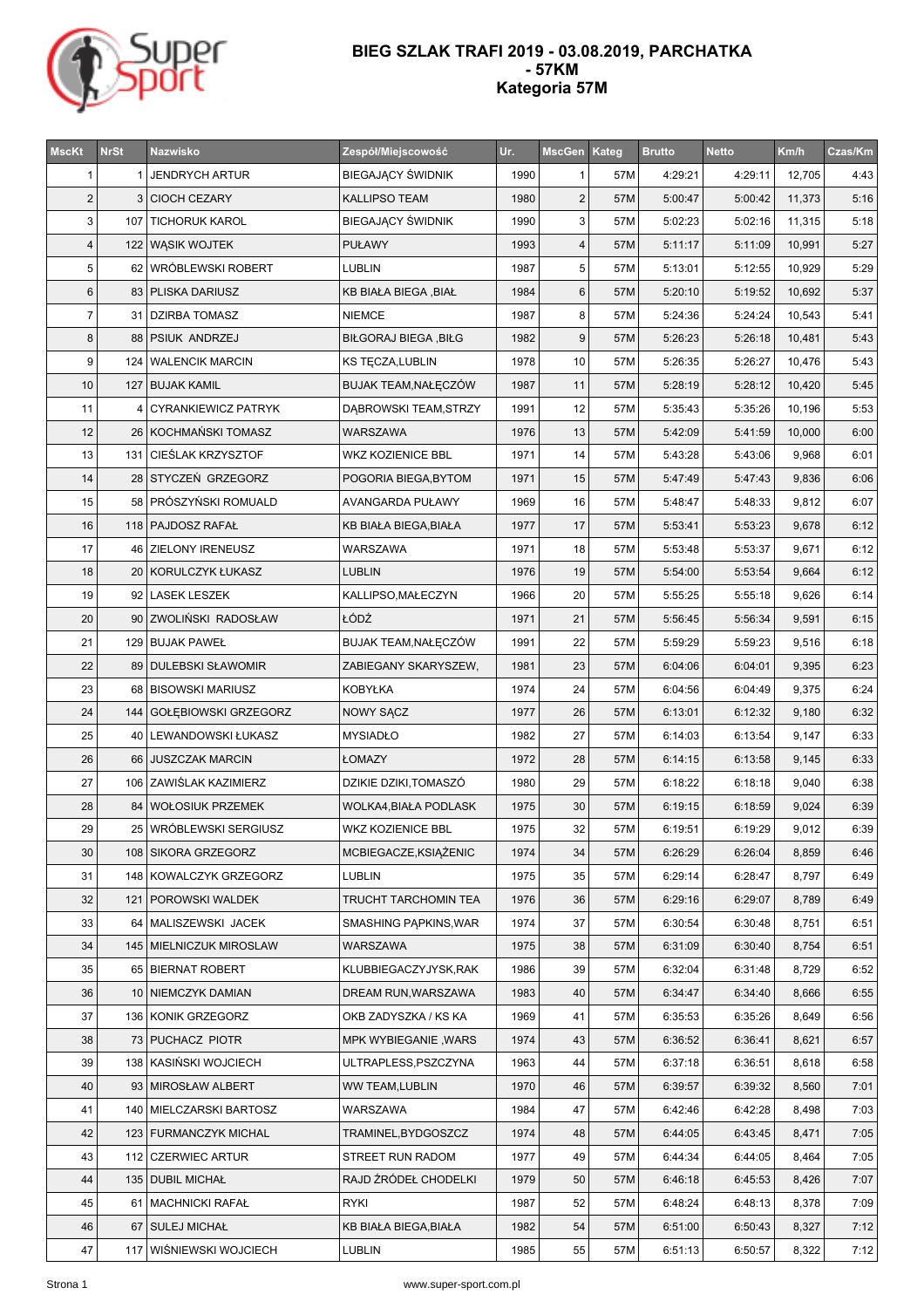

## **BIEG SZLAK TRAFI 2019 - 03.08.2019, PARCHATKA - 57KM Kategoria 57M**

| <b>MscKt</b> | <b>NrSt</b> | Nazwisko                   | Zespół/Miejscowość           | Ur.  | MscGen Kateg |     | <b>Brutto</b> | <b>Netto</b> | Km/h  | Czas/Km |
|--------------|-------------|----------------------------|------------------------------|------|--------------|-----|---------------|--------------|-------|---------|
| 48           |             | 11 PRASOŁ ZBIGNIEW         | SAINT - GOBAIN SQUAD,        | 1975 | 56           | 57M | 6:51:20       | 6:50:51      | 8,324 | 7:12    |
| 49           |             | 32   ZDUNEK MICHAŁ         | WKURW_TEAM, WARSZAWA         | 1979 | 57           | 57M | 6:51:50       | 6:51:35      | 8,309 | 7:13    |
| 50           |             | 18   WOJTUNIK GRZEGORZ     | <b>LUBLIN</b>                | 1985 | 58           | 57M | 6:52:00       | 6:51:36      | 8,309 | 7:13    |
| 51           |             | 130 ADAMCZYK MARIUSZ       | <b>BORZECHOW</b>             | 1971 | 59           | 57M | 6:52:51       | 6:52:39      | 8,288 | 7:14    |
| 52           |             | 23   WOJDA DARIUSZ         | DZIKIE DZIKI, JÓZEFÓW        | 1974 | 60           | 57M | 6:55:02       | 6:54:59      | 8,241 | 7:16    |
| 53           |             | 2 BŁOŃSKI PIOTR            | <b>SMOLEC</b>                | 1964 | 61           | 57M | 6:55:03       | 6:54:58      | 8,242 | 7:16    |
| 54           |             | 116   ROMANOWICZ MARCIN    | KOSEK TEAM, RADOM            | 1985 | 62           | 57M | 6:56:54       | 6:56:37      | 8,209 | 7:18    |
| 55           |             | 54   BARTŁOMIEJ IWAN       | PIASECZNO                    | 1982 | 65           | 57M | 7:00:24       | 6:59:53      | 8,145 | 7:22    |
| 56           |             | 104   PAWLAK GRZEGORZ      | <b>PISZCZAC</b>              | 1974 | 66           | 57M | 7:05:22       | 7:05:04      | 8,046 | 7:27    |
| 57           |             | 55   KIERENKO PAWEŁ        | SONSIEDZI                    | 1974 | 67           | 57M | 7:05:37       | 7:05:11      | 8,044 | 7:28    |
| 58           |             | 33 KORCZAK WINCENTY        | <b>BIEGIEMRADOM !, JEDLN</b> | 1957 | 68           | 57M | 7:06:54       | 7:06:23      | 8,021 | 7:29    |
| 59           |             | 113 GONTARZ MATEUSZ        | <b>BIAŁOSTOCKA SEKTA BI</b>  | 1989 | 69           | 57M | 7:10:34       | 7:10:18      | 7,948 | 7:33    |
| 60           |             | 74 STPICZYŃSKI MARCIN      | <b>LUBLIN</b>                | 1983 | 70           | 57M | 7:17:03       | 7:16:48      | 7,830 | 7:40    |
| 61           |             | 75   IRZYK TOMASZ          | LUBLIN                       | 1969 | 71           | 57M | 7:17:14       | 7:17:02      | 7,825 | 7:40    |
| 62           |             | 5 FRAK MIROSŁAW            | BIEGAM DO MINUS SZEŚ         | 1969 | 72           | 57M | 7:17:16       | 7:17:04      | 7,825 | 7:40    |
| 63           |             | 100   KUCHARSKI KAROL      | ADIDAS RUNNERS WARSA         | 1990 | 74           | 57M | 7:19:12       | 7:18:58      | 7,791 | 7:42    |
| 64           |             | 6   KICUN MACIEJ           | <b>NIGHT RUNNERS</b>         | 1985 | 76           | 57M | 7:22:26       | 7:22:08      | 7,735 | 7:45    |
| 65           |             | 91   BŁAJSZCZAK PAWEŁ      | TSA, SANDOMIERZ              | 1976 | 77           | 57M | 7:22:55       | 7:22:24      | 7,731 | 7:46    |
| 66           |             | 52 SWIERCZYŃSKI MICHAŁ     | ELEKTRONY, TYCHY             | 1982 | 78           | 57M | 7:26:22       | 7:26:01      | 7,668 | 7:49    |
| 67           |             | 41   KANCEL DANIEL         | <b>BIEGAM W KATO</b>         | 1987 | 80           | 57M | 7:26:24       | 7:26:01      | 7,668 | 7:49    |
| 68           |             | 81   PSZENNY MARCIN        | <b>ENERGIZE YOUR LIFE,L</b>  | 1984 | 82           | 57M | 7:28:39       | 7:28:26      | 7,627 | 7:52    |
| 69           |             | 147   SZAFRAN ŁUKASZ       | <b>ENERGIZE YOUR LIFE</b>    | 1982 | 84           | 57M | 7:29:22       | 7:29:12      | 7,614 | 7:53    |
| 70           |             | 128   LEWTAK MARCIN        | 9-TKA RUNNING TEAM,Z         | 1982 | 86           | 57M | 7:32:29       | 7:32:05      | 7,565 | 7:56    |
| 71           |             | 9 LUKASIK ANDRZEJ          | LUBLIN                       | 1965 | 87           | 57M | 7:32:41       | 7:32:14      | 7,562 | 7:56    |
| 72           |             | 47 KUCZ STEFAN             | <b>KB STRZELEC STRZEBIN</b>  | 1956 | 88           | 57M | 7:33:00       | 7:32:26      | 7,559 | 7:56    |
| 73           |             | 56   KOZIEJ ŁUKASZ         | LUBLIN                       | 1981 | 89           | 57M | 7:33:43       | 7:33:04      | 7,549 | 7:57    |
| 74           |             | 21   NOCUŃ MICHAŁ          | JAWORZNO                     | 1985 | 90           | 57M | 7:34:27       | 7:33:54      | 7,535 | 7:58    |
| 75           |             | 48 WÓJTOWICZ PAWEŁ         | <b>KURÓW</b>                 | 1971 | 91           | 57M | 7:34:46       | 7:34:12      | 7,530 | 7:58    |
| 76           |             | 63 JAKUSZ-GOSTOMSKI SŁAWEK | <b>MARKOWI BIEGACZE, MAR</b> | 1977 | 92           | 57M | 7:36:15       | 7:35:46      | 7,504 | 8:00    |
| 77           |             | 102   MAŁKIEWICZ DARIUSZ   | PGB SPORTOWA PACZKA,         | 1974 | 93           | 57M | 7:36:25       | 7:35:53      | 7,502 | 8:00    |
| 78           |             | 57 KRÓL PRZEMYSŁAW         | BANK SPÓŁDZIELCZY W          | 1988 | 94           | 57M | 7:37:42       | 7:37:08      | 7,481 | 8:01    |
| 79           |             | 72 JUSZCZAK MATEUSZ        | ŁOMAZY                       | 1996 | 95           | 57M | 7:37:52       | 7:37:30      | 7,475 | 8:01    |
| 80           |             | 86 ZATOŃSKI ZBIGNIEW       | LUBELSKIE STOWARZYSZ         | 1977 | 96           | 57M | 7:39:52       | 7:39:25      | 7,444 | 8:04    |
| 81           |             | 149 LIS TOMASZ             | MCBIEGACZE, WARSZAWA         | 1980 | 97           | 57M | 7:41:42       | 7:41:17      | 7,414 | 8:06    |
| 82           |             | 111 OLSZEWSKI RAFAŁ        | WARSZAWA                     | 1969 | 98           | 57M | 7:43:49       | 7:43:41      | 7,376 | 8:08    |
| 83           |             | 70   BIAŁOSKÓRSKI ROBERT   | WARSZAWA                     | 1960 | 99           | 57M | 7:49:14       | 7:49:08      | 7,290 | 8:13    |
| 84           |             | 101   MAJSTEREK PAWEŁ      | WARSZAWA                     | 1979 | 100          | 57M | 7:50:32       | 7:50:00      | 7,277 | 8:15    |
| 85           |             | 126   KUBASIEWICZ PAWEŁ    | BEZNAPINY, JÓZEFOSŁAW        | 1969 | 102          | 57M | 7:52:49       | 7:52:10      | 7,243 | 8:17    |
| 86           |             | 39 ORCZYKOWSKI DARIUSZ     | BIEGIEM RADOM, RADOM         | 1967 | 107          | 57M | 8:01:12       | 8:00:41      | 7,115 | 8:26    |
| 87           |             | 29   PUŹNIAK TOMASZ        | TOMASZÓW LUBELSKI            | 1981 | 108          | 57M | 8:02:34       | 8:02:15      | 7,092 | 8:27    |
| 88           |             | 99 KOWALSKI ŁUKASZ         | BYCHAWA RUNNERS, OSMO        | 1982 | 110          | 57M | 8:03:43       | 8:03:26      | 7,074 | 8:29    |
| 89           |             | 17   WNUKOWSKI MATEUSZ     | TEAM DECATHLON RADOM         | 1995 | 112          | 57M | 8:18:36       | 8:18:08      | 6,866 | 8:44    |
| 90           |             | 13 WNUKOWSKI SEBASTIAN     | <b>RADOMO</b>                | 1979 | 113          | 57M | 8:18:37       | 8:18:10      | 6,865 | 8:44    |
| 91           |             | 132 KEMPCZYŃSKI PIOTR      | RUNEDA\SKLEP BIEGACZ         | 1973 | 114          | 57M | 8:18:45       | 8:18:17      | 6,864 | 8:45    |
| 92           |             | 77   BUDZAJ ROBERT         | JAKTORÓW                     | 1975 | 115          | 57M | 8:26:17       | 8:25:41      | 6,763 | 8:52    |
| 93           |             | 12 ROMAN PAWEŁ             | OSP JANÓW, MIŃSK MAZO        | 1977 | 116          | 57M | 8:26:21       | 8:26:05      | 6,758 | 8:53    |
| 94           |             | 42 KUROWSKI MICHAŁ         | NIGHT RUNNERS                | 1987 | 117          | 57M | 8:28:32       | 8:28:12      | 6,730 | 8:55    |